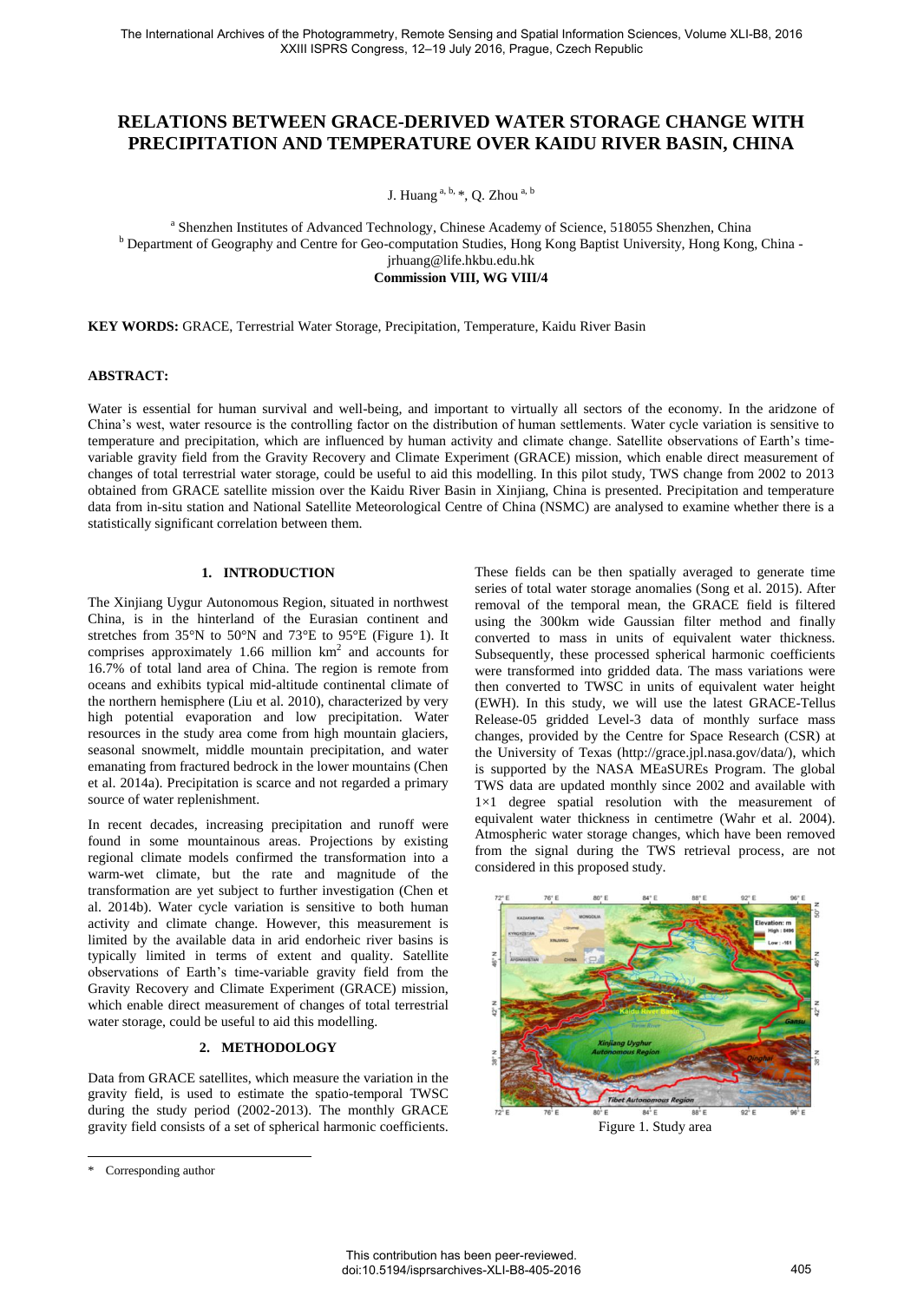Daily or monthly weather data (e.g. temperature, rainfall, and wind speed) are acquired from weather stations across the region. In ungauged basins, the rainfall gauge data is supplemented by inversion result from meteorological satellite imageries, such as FY\_2C provided by the National Satellite Meteorological Centre of China (NSMC). In addition, base maps of ground features (river, basin boundary, administrative boundary, etc), a digital elevation model (DEM) with grid resolution 30x30 m are available.



Figure 2. The location of preliminary field test stations (red) and controlling hydrometric/rainfall stations (blue) and rainfall stations (green).

For our further study, several experimental field data logging stations have been established in the study sites (Kaidu River Basin) by previous research projects collaborated with Xinjiang Institute of Ecology and Geography, China Academy of Sciences (Figure 2). Some data has been collected and is under processing. Runoff gauges have been installed in the main tributaries of each drainage basin. These hydro-climatic parameters represent the temporal flow patterns along the upper- and mid-reaches and the corresponding climatic variation.

#### **3. PRELIMINARY RESULT AND DISCUSSION**

#### **3.1 TWS Change and the Relations with Rainfall and Temperature**

According to the GRACE-derived data, significant decrease of terrestrial water storage in study site (Kaidu River basin, east Tianshan region) can be observed. There has been, however, an obvious increase of water storage in other area of Xinjiang,

which is partly due to the degradation and melting of permafrost (Figure 3).

In Kaidu River Basin, a typical watershed in the Tianshan Mountain with a drainage area of  $18,634 \text{ km}^2$ , TWS change data and weather observation record in Bayanbulak station are analysed. The monthly changes of GRACE TWS are tightly associated with the monthly change of temperature, and moderately related to the monthly change of precipitation, as precipitation is scarce and not regarded a primary source of water replenishment (Figure 4). In terms of seasonal variation, there is a significant correlation relation between of TWS change and rainfall amount between 2002 and 2007, with a certain lag time. The maximum monthly increase of TWS occurs in March to May, while the maximum monthly rainfall occurs in June to August.

These trends suggest that the TWS decrease was likely caused by a regional increase in precipitation and temperature, which have led to increase out of basin runoff (upstream to downstream of Kaidu River Basin). The data also displays a decrease trend of TWS in the study area since 2007, whereas the rainfall variation has been limited. The anthropogenic alteration, such as groundwater depletion for agricultural usage, might be the contributing factor.



Figure 3. Changing rates of terrestrial water storage (cm/month) in Xinjiang from 2003 to 2013

## **3.2 Strategy for Estimating Groundwater Change from GRACE**

Groundwater is one primary source of water in the region. Available result suggests that unsustainable consumption of groundwater, for irrigation and other anthropogenic uses, poses a significant challenge in regional sustainable development. Nevertheless, measurement of the groundwater depletion is



Figure 4. Month to month changes of terrestrial water storage, rainfall and temperature in Kaidu River Basin from 2003 to 2013